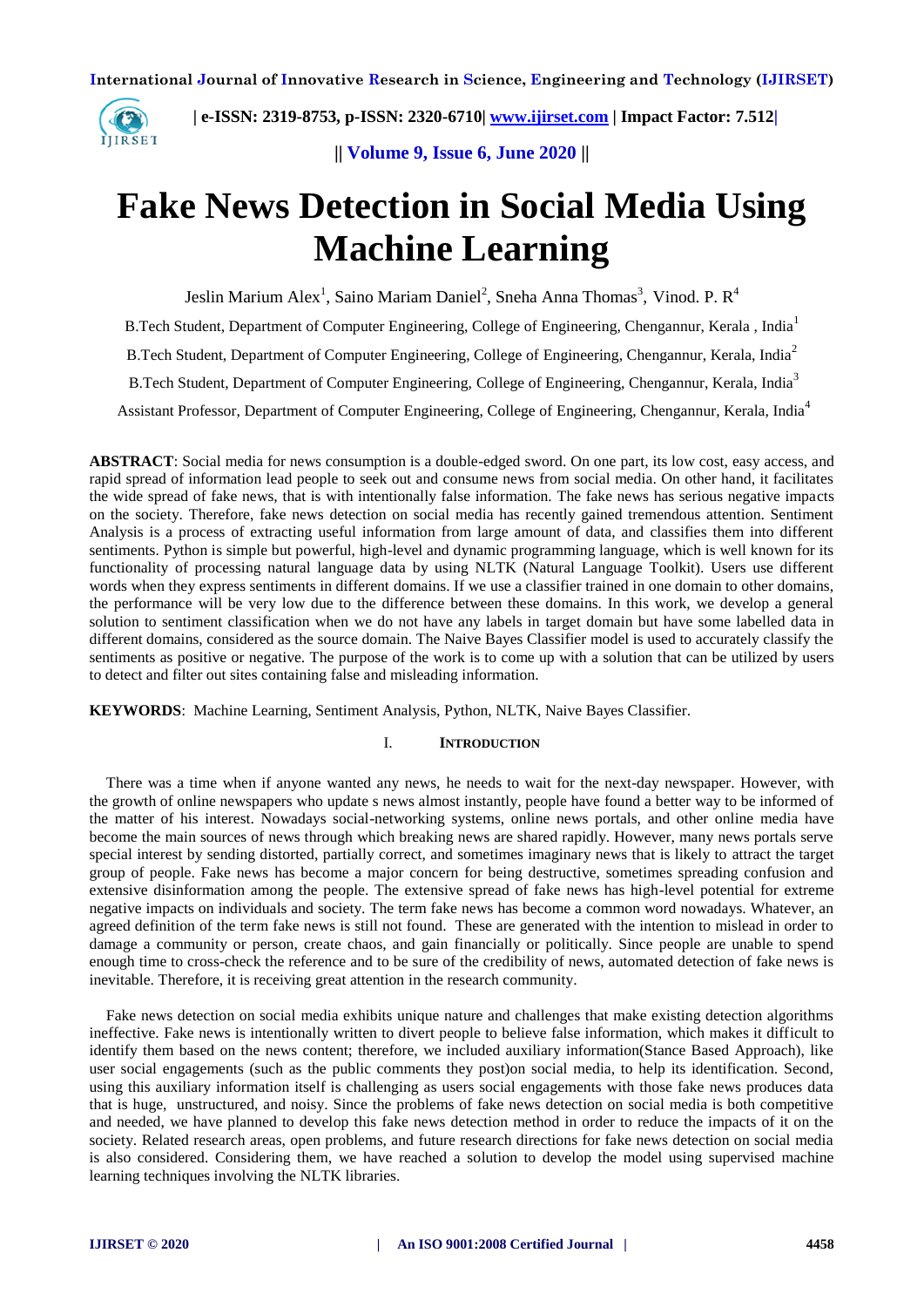

# **| e-ISSN: 2319-8753, p-ISSN: 2320-6710[| www.ijirset.com](http://www.ijirset.com/) | Impact Factor: 7.512|**

**|| Volume 9, Issue 6, June 2020 ||** 

## II. **RELATED WORK**

The prior works on fake news detection have applied several traditional machine learning methods [1] [2] and neural networks[4] [6] to detect fake news. However, they have focused on detecting news of particular types. Accordingly, they developed their models and designed features for specific datasets that match their topic of interest. It is likely that these approaches would suffer from dataset bias and are likely to perform poorly on news of another topic. Some of the existing studies have also made comparisons among different methods of fake news detection[5]. We have also found that traditional machine learning architecture like Na'ive Bayes can achieve very high accuracy with proper feature selection. The flaws of other systems are understood and we have tried to come up with a model that rectifies these bugs to an extent.

## **III. METHODOLOGY**

Our propaganda was to create a website with the developed model linked to it. The user needs to input the link of the news for which the veracity is to be found. For the sake of easiness, we have considered some of the best socialnetworking sites-twitter and youtube. Our website here collects the reviews/comments for the corresponding news link given as input. Based on that , the created model classifies the news as fake or real.

What have we done here?



The first approach was to collect the necessary datasets for the purpose of training the model. We have taken into account some of the relevant NLTK corpora datasets like movie reviews, product\_reviews\_1, product\_reviews\_2 and pros\_cons. Also for improving the efficiency of the system, we have downloaded a publically available dataset from Kaggle.com which contains various movie reviews in large amounts. All these datasets were combined together to train the model.

We have developed the model in Jupyter notebook, where we have imported the necessary downloaded packages and modules. We implemented our model using the version Python 3 which supports the necessary modules. Once the platform and datasets were designed, we executed our coding part.

Since we were dealing with reviews, our datasets were text files which served as the model input. Each sentence in the dataset were tokenized, (first sentence tokenization and then word tokenization). From there, punctuations and stopwords were removed, using NLTK corpus called stopwords.

Next step included the POS(parts of speech) tagging. Each of the remaining word in the list is given a tag. We now have a set of sentiments with associated POS tags. From the list of words, the most meaningful adjective words were selected that can accurately identify the emotion behind the sentence and the further procedure is done with it.

The Naive Bayes Classifier model used for training was the MultinomialNB, as it provided a higher accuracy rate than to the other NB models, which can be imported from the Sklearn module present in the Scikit in NLTK Classifier. NLTK has the built in Scikit Learn module known as Sklearn Classifier. It can own the features of any model than is imported through Scikit Learn.

Once we have done with the model training pickling is done. To avoid training the model again and again, we stored the model using pickle which is a python module that allows us to retain python objects that might have taken a long time to create before closing the kernel. Once these steps are completed, our model is developed. It can now classify a given set of reviews as positive or negative. The final step is the deployment of the model.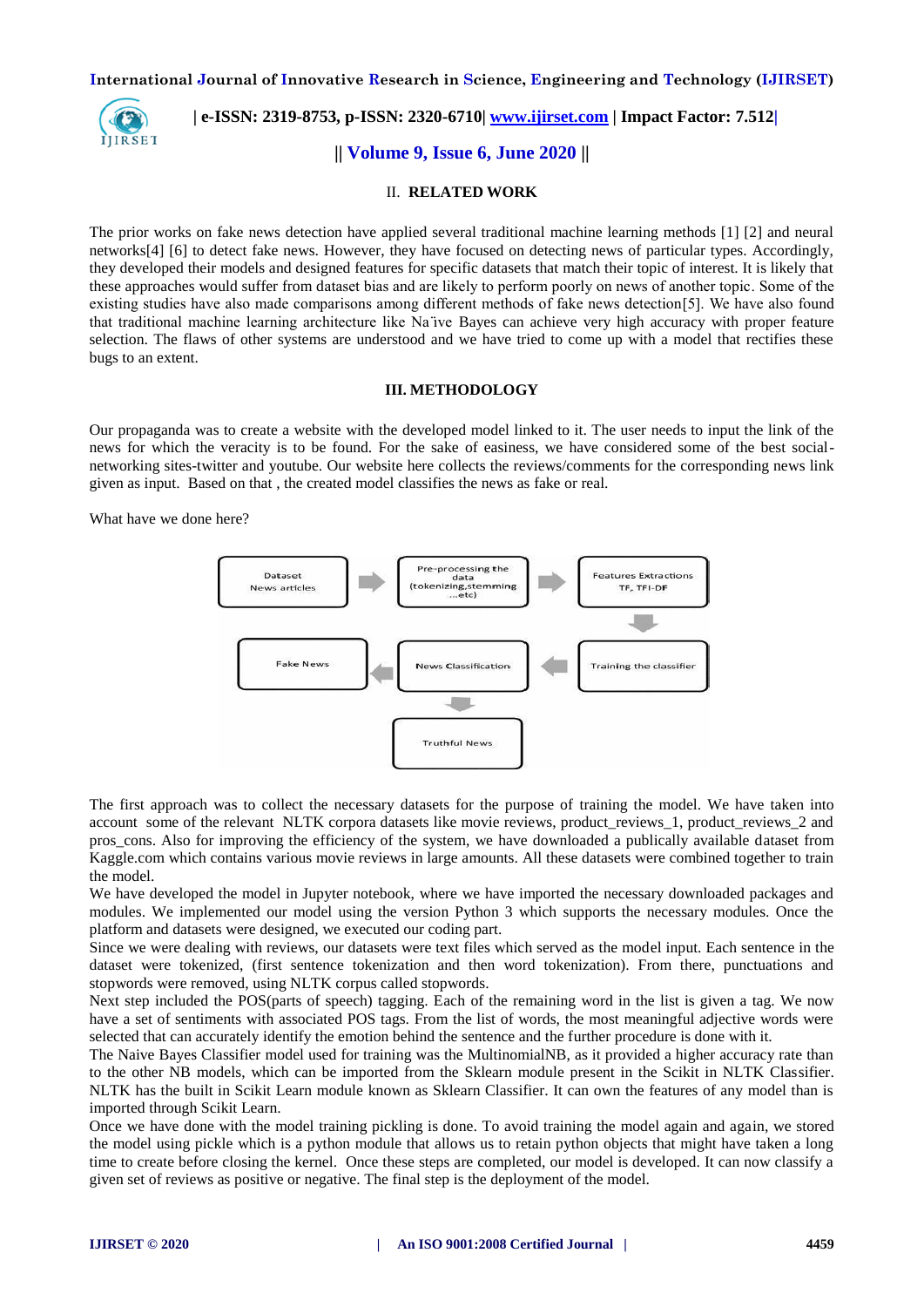

# **| e-ISSN: 2319-8753, p-ISSN: 2320-6710[| www.ijirset.com](http://www.ijirset.com/) | Impact Factor: 7.512|**

# **|| Volume 9, Issue 6, June 2020 ||**

Deployment of the model is done using Flask Application. The input to the website is the news link and its corresponding comments were extracted in the back-end using the twitter and youtube APIs. Lastly, these collected reviews were fed into the model which we have loaded using the pickle module in Flask Application.

#### **III. EXPERIMENTAL RESULTS**

Figures shows the output of the various tests done in the project. Figure:1 is the view of our website which is available to the user to provide the news links. Figure:2 shows the results obtained while developing and training our model. The model provided around 84 % accuracy and hence we are successful in classifying the news as fake or real.







Fig. 2 Model Training (a) Training Using MultinomialNB (b) The comment extracted from a news site (c) Classification of the news as Positive or Negative (d) Accuracy obtained for the model training